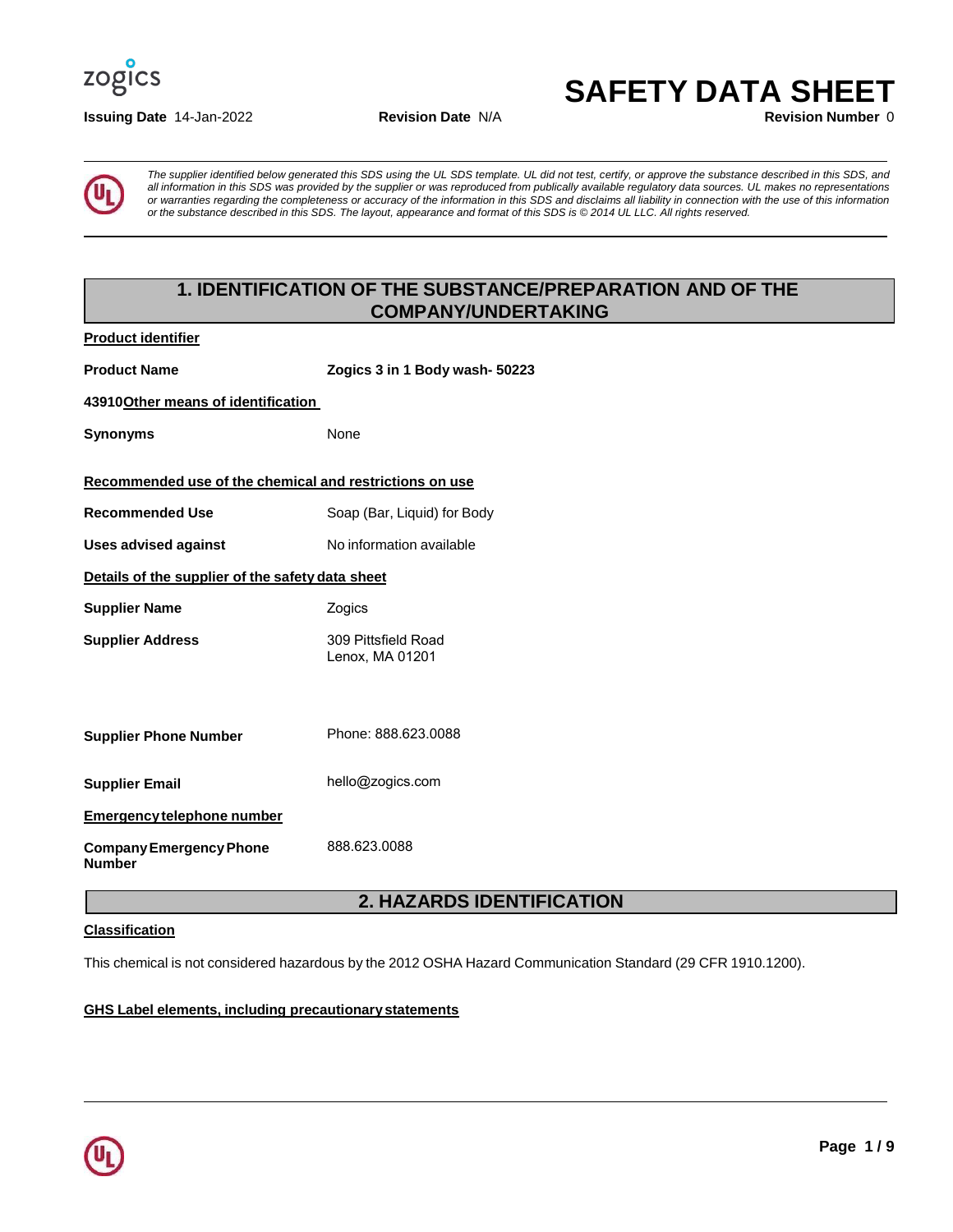Г

٦

# **Emergency Overview**

|                                                                                                 | The product contains no substances which at their given concentration, are considered to be hazardous to health.         |                        |                     |
|-------------------------------------------------------------------------------------------------|--------------------------------------------------------------------------------------------------------------------------|------------------------|---------------------|
| Appearance Clear                                                                                | Physical state Viscous liquid                                                                                            |                        | <b>Odor-Citrus</b>  |
| Precautionary Statements - Prevention Odor-<br>Not applicable                                   |                                                                                                                          |                        |                     |
| <b>Precautionary Statements - Response</b><br>None                                              |                                                                                                                          |                        |                     |
| <b>Precautionary Statements - Storage</b><br>None                                               |                                                                                                                          |                        |                     |
| <b>Precautionary Statements - Disposal</b><br>None                                              |                                                                                                                          |                        |                     |
| <b>Hazards not otherwise classified (HNOC)</b>                                                  |                                                                                                                          |                        |                     |
| Not applicable                                                                                  |                                                                                                                          |                        |                     |
| <b>Unknown Toxicity</b><br>6.989 % of the mixture consists of ingredient(s) of unknown toxicity |                                                                                                                          |                        |                     |
| <b>Other information</b>                                                                        |                                                                                                                          |                        |                     |
| Causes mild skin irritation<br>Harmful to aquatic life                                          |                                                                                                                          |                        |                     |
| <b>Interactions with Other Chemicals</b><br>No information available.                           |                                                                                                                          |                        |                     |
|                                                                                                 | 3. COMPOSITION/INFORMATION ON INGREDIENTS                                                                                |                        |                     |
| <b>Chemical name</b>                                                                            | <b>CAS No.</b>                                                                                                           | <b>Concentration %</b> | <b>Trade Secret</b> |
| Sodium Laureth Sulfate                                                                          | $9004 - 82 - 4$                                                                                                          | $5 - 15$               | $\star$             |
| Sodium chloride                                                                                 | 7647-14-5                                                                                                                | $2 - 7$                | $\star$             |
| Lauryl Glucoside                                                                                | 110615-47-9                                                                                                              | $0.1 - 2$              | $\ast$              |
| Coco-Betaine                                                                                    | 68424-94-2                                                                                                               | $0 - 1$                |                     |
|                                                                                                 | *The exact percentage (concentration) of composition has been withheld as a trade secret<br><b>4. FIRST AID MEASURES</b> |                        |                     |

# **Description of first aid measures**

Eye contact **Rinse thoroughly with plenty of water for at least 15 minutes, lifting lower and upper eyelids.** Consult a physician. **Skin contact Wash skin with water.** 

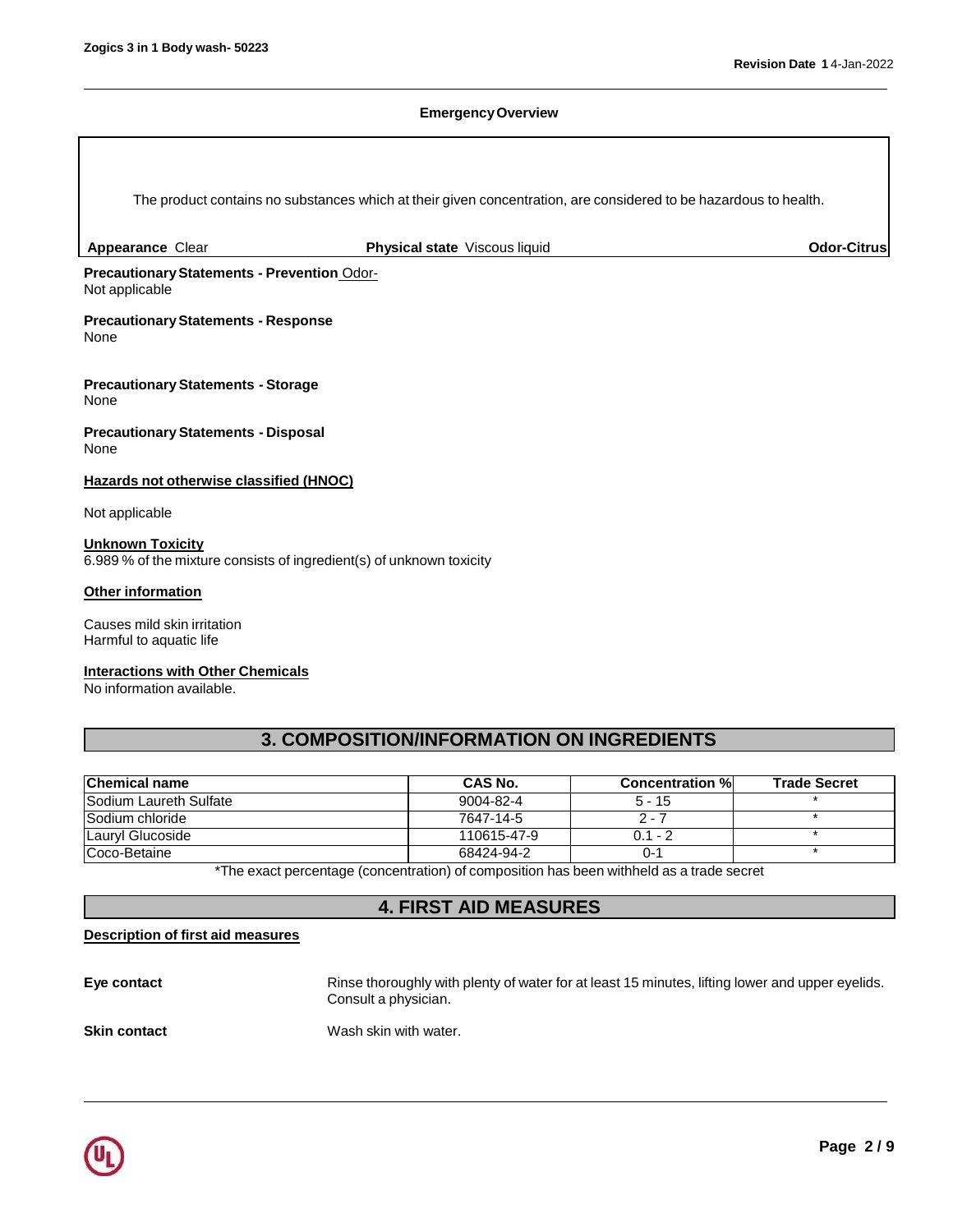| <b>Inhalation</b>                                                                                    | Remove to fresh air.                                                                                                  |  |
|------------------------------------------------------------------------------------------------------|-----------------------------------------------------------------------------------------------------------------------|--|
| Ingestion                                                                                            | Rinse mouth immediately and drink plenty of water.                                                                    |  |
| Most important symptoms and effects, both acute and delayed                                          |                                                                                                                       |  |
|                                                                                                      |                                                                                                                       |  |
| <b>Most Important Symptoms and</b><br><b>Effects</b>                                                 | No information available.                                                                                             |  |
|                                                                                                      | Indication of any immediate medical attention and special treatment needed                                            |  |
|                                                                                                      |                                                                                                                       |  |
| <b>Notes to Physician</b>                                                                            | Treat symptomatically.                                                                                                |  |
|                                                                                                      | <b>5. FIRE-FIGHTING MEASURES</b>                                                                                      |  |
| <b>Suitable Extinguishing Media</b>                                                                  |                                                                                                                       |  |
|                                                                                                      | Use extinguishing measures that are appropriate to local circumstances and the surrounding environment.               |  |
| Unsuitable extinguishing media<br>CAUTION: Use of water spray when fighting fire may be inefficient. |                                                                                                                       |  |
| Specific hazards arising from the chemical                                                           |                                                                                                                       |  |
| No information available.                                                                            |                                                                                                                       |  |
| <b>Explosion Data</b><br><b>Sensitivity to Mechanical Impact</b>                                     | None.                                                                                                                 |  |
| <b>Sensitivity to Static Discharge</b>                                                               | None.                                                                                                                 |  |
| Protective equipment and precautions for firefighters                                                |                                                                                                                       |  |
| protective gear.                                                                                     | As in any fire, wear self-contained breathing apparatus pressure-demand, MSHA/NIOSH (approved or equivalent) and full |  |
|                                                                                                      |                                                                                                                       |  |
|                                                                                                      | <b>6. ACCIDENTAL RELEASE MEASURES</b>                                                                                 |  |
|                                                                                                      | Personal precautions, protective equipment and emergency procedures                                                   |  |
| <b>Personal precautions</b>                                                                          | Avoid contact with eyes.                                                                                              |  |
|                                                                                                      |                                                                                                                       |  |
| <b>Environmental precautions</b>                                                                     |                                                                                                                       |  |
| <b>Environmental precautions</b>                                                                     | See Section 12 for additional Ecological Information.                                                                 |  |
| Methods and material for containment and cleaning up                                                 |                                                                                                                       |  |
|                                                                                                      |                                                                                                                       |  |
| <b>Methods for containment</b>                                                                       | Prevent further leakage or spillage if safe to do so.                                                                 |  |
| Methods for cleaning up                                                                              | Pick up and transfer to properly labeled containers.                                                                  |  |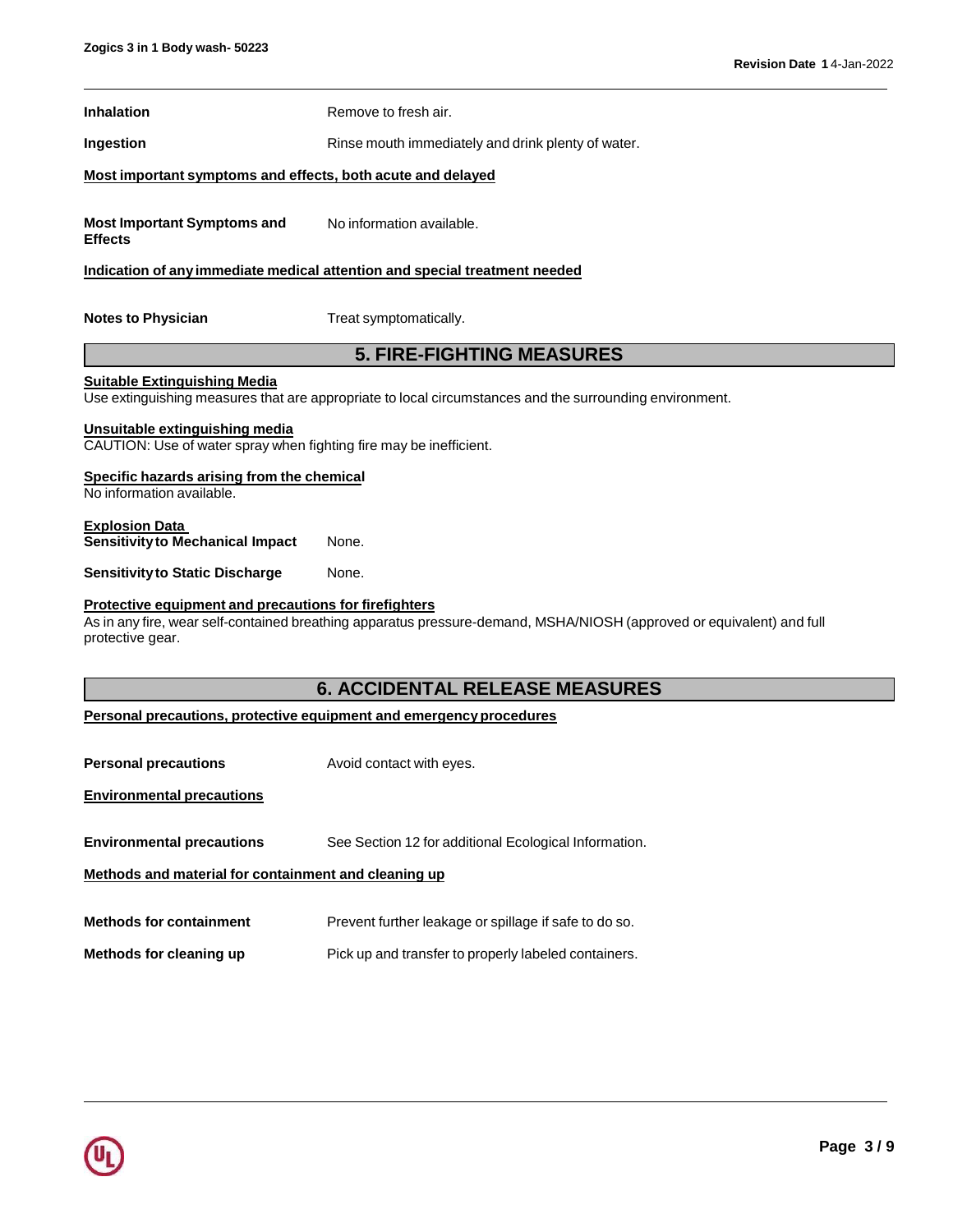| 7. HANDLING AND STORAGE                                               |                                                                                                                                                                                                                                                                                                                                  |                               |                          |
|-----------------------------------------------------------------------|----------------------------------------------------------------------------------------------------------------------------------------------------------------------------------------------------------------------------------------------------------------------------------------------------------------------------------|-------------------------------|--------------------------|
| <b>Precautions for safe handling</b>                                  |                                                                                                                                                                                                                                                                                                                                  |                               |                          |
| <b>Handling</b>                                                       | Handle in accordance with good industrial hygiene and safety practice.                                                                                                                                                                                                                                                           |                               |                          |
| Conditions for safe storage, including any incompatibilities          |                                                                                                                                                                                                                                                                                                                                  |                               |                          |
| <b>Storage</b>                                                        | Keep containers tightly closed in a dry, cool and well-ventilated place.                                                                                                                                                                                                                                                         |                               |                          |
| Incompatible materials                                                | None known based on information supplied.                                                                                                                                                                                                                                                                                        |                               |                          |
|                                                                       | 8. EXPOSURE CONTROLS/PERSONAL PROTECTION                                                                                                                                                                                                                                                                                         |                               |                          |
| <b>Control parameters</b>                                             |                                                                                                                                                                                                                                                                                                                                  |                               |                          |
| <b>Exposure Guidelines</b>                                            | This product, as supplied, does not contain any hazardous materials with occupational<br>exposure limits established by the region specific regulatory bodies                                                                                                                                                                    |                               |                          |
| Appropriate engineering controls                                      |                                                                                                                                                                                                                                                                                                                                  |                               |                          |
| <b>Engineering Measures</b>                                           | Showers<br>Eyewash stations<br>Ventilation systems                                                                                                                                                                                                                                                                               |                               |                          |
| Individual protection measures, such as personal protective equipment |                                                                                                                                                                                                                                                                                                                                  |                               |                          |
| <b>Eye/face protection</b>                                            | No special protective equipment required.                                                                                                                                                                                                                                                                                        |                               |                          |
| Skin and body protection                                              | No special protective equipment required.                                                                                                                                                                                                                                                                                        |                               |                          |
| <b>Respiratory protection</b>                                         | If exposure limits are exceeded or irritation is experienced, NIOSH/MSHA approved<br>respiratory protection should be worn. Positive-pressure supplied air respirators may be<br>required for high airborne contaminant concentrations. Respiratory protection must be<br>provided in accordance with current local regulations. |                               |                          |
| <b>Hygiene Measures</b>                                               | Handle in accordance with good industrial hygiene and safety practice.                                                                                                                                                                                                                                                           |                               |                          |
|                                                                       | 9. PHYSICAL AND CHEMICAL PROPERTIES                                                                                                                                                                                                                                                                                              |                               |                          |
| Information on basic physical and chemical properties                 |                                                                                                                                                                                                                                                                                                                                  |                               |                          |
| <b>Physical state</b><br>Appearance<br>Color                          | Clear Viscous Liquid<br>Clear<br>No Color                                                                                                                                                                                                                                                                                        | Odor<br><b>Odor Threshold</b> | Citrus<br>Not applicable |

**Property CONFIDENTIAL CONFIDENT CONFIDENT CONFIDENT CONFIDENT CONFIDENT CONFIDENT CONFIDENT CONFIDENT CONFIDENT CONFIDENT CONFIDENT CONFIDENT CONFIDENT CONFIDENT CONFIDENT CONFIDENT CONFIDENT CONFIDENT CONFIDENT CONFIDE pH Melting / freezing point Boiling point / boiling range** No data available **None known**<br>
No data available **None known**<br>
None known **Evaporation Rate No data available**<br> **Flammability (solid, gas)** No data available **Flammability (solid, gas)** No data available None known

 $\frac{\text{Values}}{4.5-6.5}$ 

No data available None known<br>No data available None known **Flash Mone known**<br> **Flash No data available None known**<br> **Plash None known** 

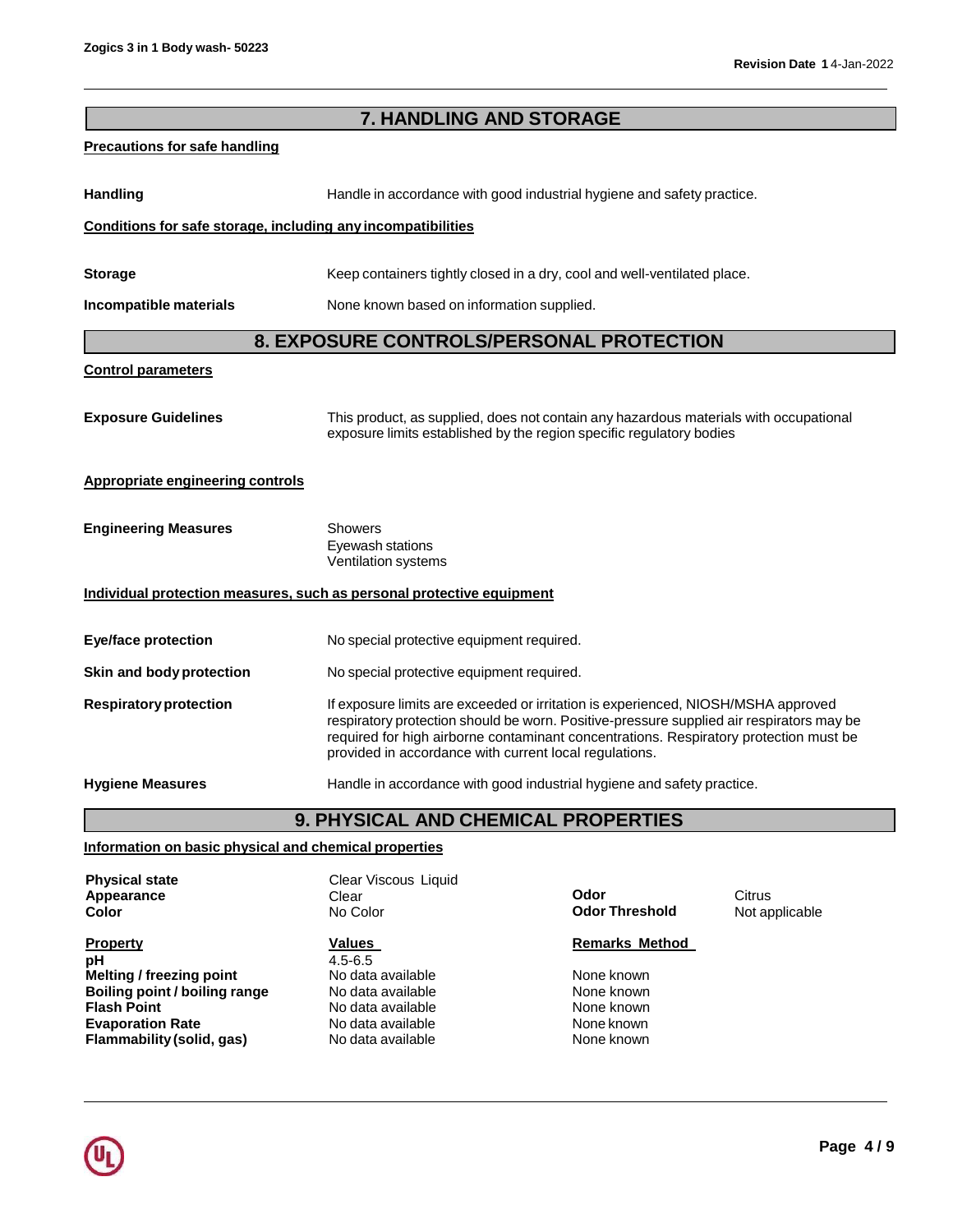| <b>Flammability Limit in Air</b>         |                   |
|------------------------------------------|-------------------|
| Upper flammability limit                 | No data available |
| Lower flammability limit                 | No data available |
| Vapor pressure                           | No data available |
| <b>Vapor density</b>                     | No data available |
| <b>Specific Gravity</b>                  | 0.98-1.05         |
| <b>Water Solubility</b>                  | Soluble in water  |
| Solubility in other solvents             | No data available |
| Partition coefficient: n-octanol/waterNA |                   |
| <b>Autoignition temperature</b>          | No data available |
| <b>Decomposition temperature</b>         | No data available |
| <b>Kinematic viscosity</b>               | No data available |
| <b>Dynamic viscosity</b>                 | 7000              |
| <b>Explosive properties</b>              | No data available |
| <b>Oxidizing properties</b>              | No data available |
| <b>Other Information</b>                 |                   |
| <b>Softening Point</b>                   | No data available |
| <b>VOC Content (%)</b>                   | No data available |

None known **None known** 

None known

**None known None known None known** 

# **10. STABILITY AND REACTIVITY**

No data available

# **Reactivity**

**Particle Size**

**Particle Size Distribution**

No data available.

#### **Chemical stability** Stable under recommended storage conditions.

#### **Possibilityof Hazardous Reactions**

None under normal processing.

# **Conditions to avoid**

None known based on information supplied.

#### **Incompatible materials**

None known based on information supplied.

# **Hazardous Decomposition Products**

None known based on information supplied.

# **11. TOXICOLOGICAL INFORMATION**

#### **Information on likely routes of exposure**

| <b>Product Information</b> | Specific test data for the substance or mixture is not available. |
|----------------------------|-------------------------------------------------------------------|
| <b>Inhalation</b>          | Specific test data for the substance or mixture is not available. |
| Eye contact                | Specific test data for the substance or mixture is not available. |

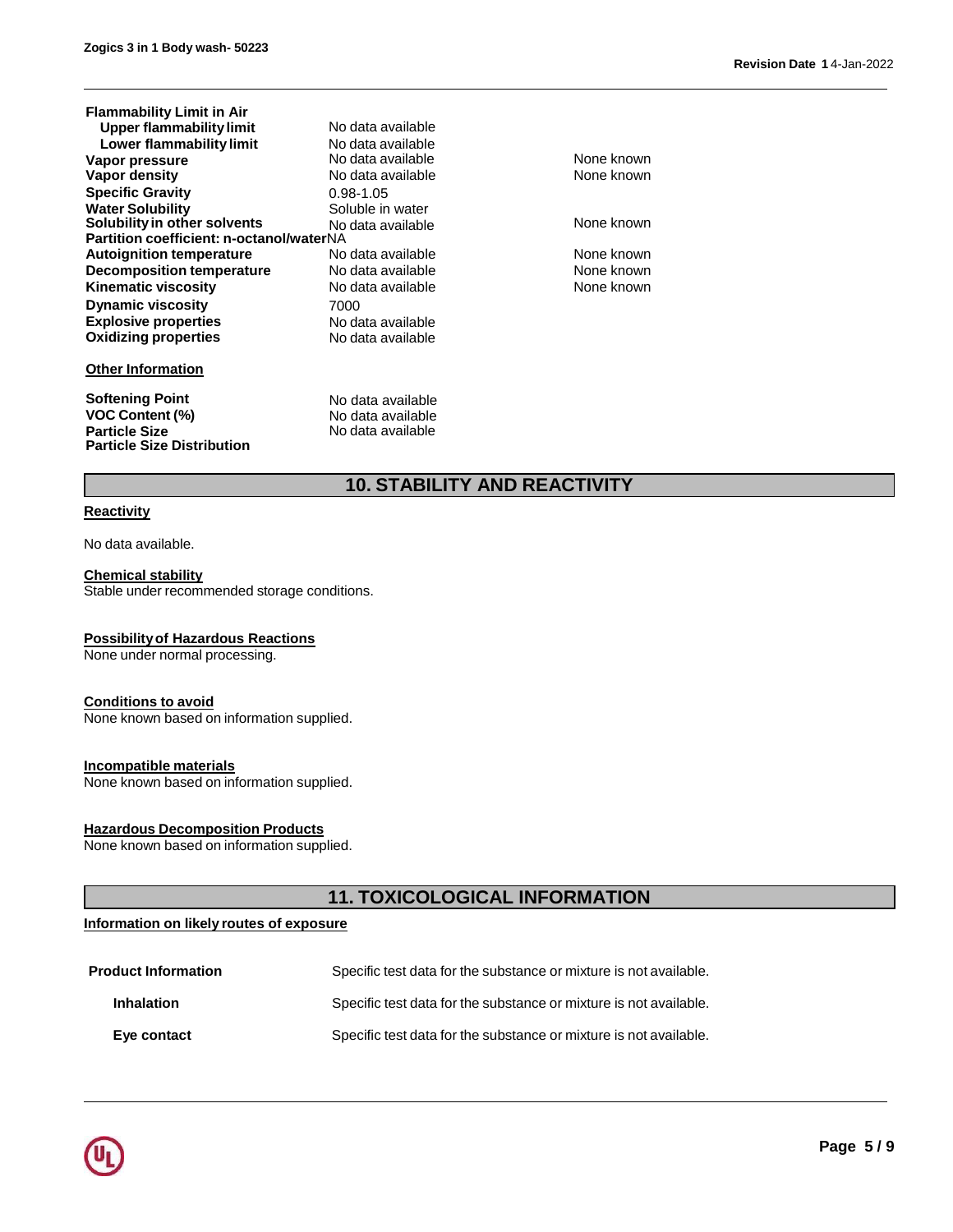**Skin contact** Specific test data for the substance or mixture is not available.

**Ingestion Specific test data for the substance or mixture is not available.** 

**Component Information** 

| <b>Chemical name</b>                       | Oral LD50            | Dermal LD50          | <b>Inhalation LC50</b>            |
|--------------------------------------------|----------------------|----------------------|-----------------------------------|
| Sodium chloride<br>7647-14-5               | $=$ 3 g/kg (Rat)     | $> 10$ g/kg (Rabbit) | $> 42$ g/m <sup>3</sup> (Rat) 1 h |
| <b>Sodium Laureth sulfate</b><br>9004-82-4 | $= 1.820$ g/kg (Rat) |                      |                                   |

### **Symptoms related to the physical, chemical and toxicological characteristics**

| <b>Symptoms</b>                                           | No information available.                                                                  |
|-----------------------------------------------------------|--------------------------------------------------------------------------------------------|
|                                                           | Delayed and immediate effects as well as chronic effects from short and long-term exposure |
|                                                           |                                                                                            |
| <b>Sensitization</b>                                      | No information available.                                                                  |
| <b>Mutagenic Effects</b>                                  | No information available.                                                                  |
| Carcinogenicity                                           | Contains no ingredient listed as a carcinogen.                                             |
|                                                           |                                                                                            |
| <b>Reproductive toxicity</b>                              | No information available.                                                                  |
| <b>STOT - single exposure</b>                             | No information available.                                                                  |
| <b>STOT - repeated exposure</b>                           | No information available.                                                                  |
| <b>Target Organ Effects</b>                               | None known.                                                                                |
| <b>Aspiration Hazard</b>                                  | No information available.                                                                  |
| <b>Numerical measures of toxicity Product Information</b> |                                                                                            |

**The following values are calculated based on chapter 3.1 of the GHS document** 

**ATEmix (oral)**  50,933.80 mg/kg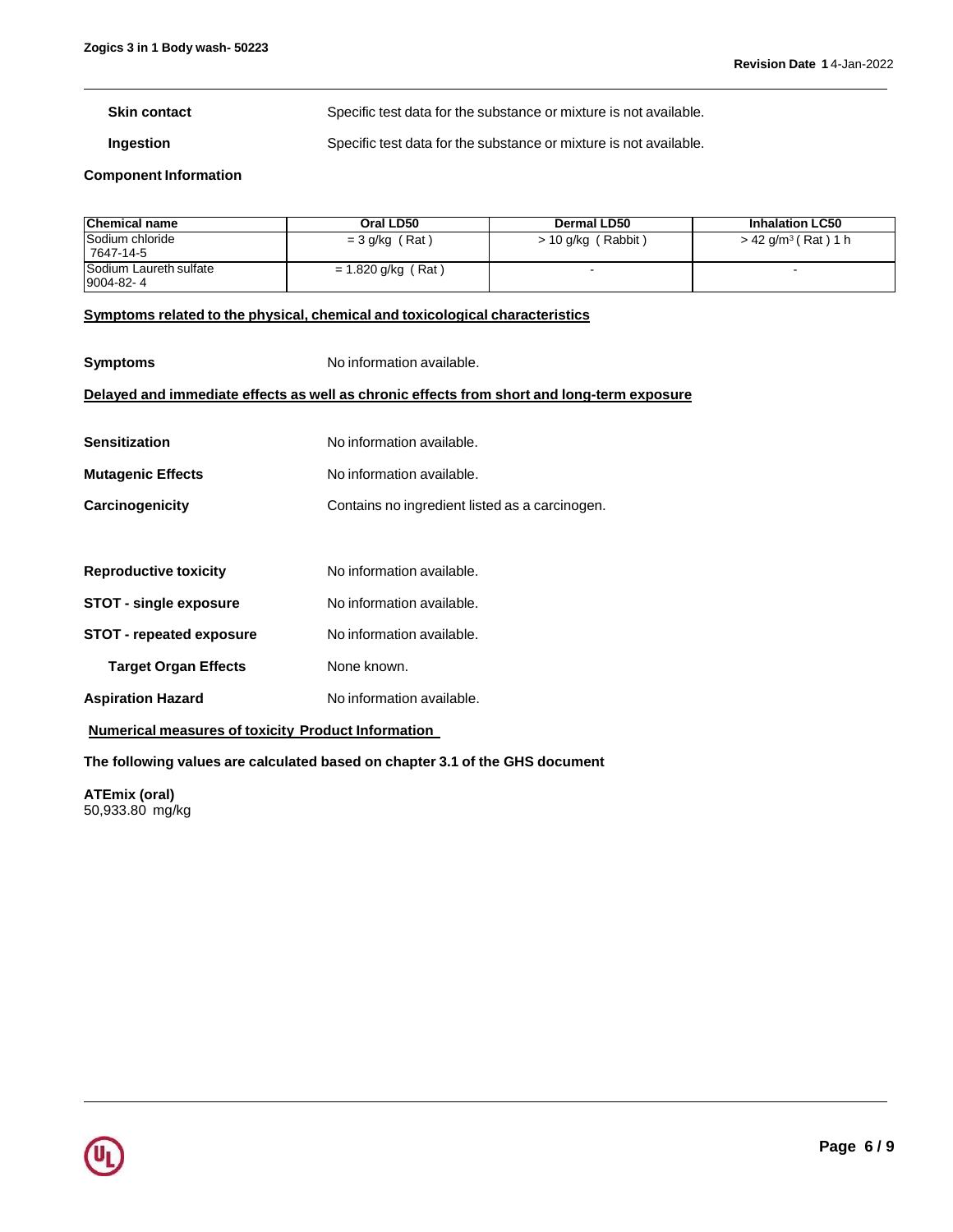# **12. ECOLOGICAL INFORMATION**

# **Ecotoxicity**

Harmful to aquatic life.

| <b>Chemical name</b> | <b>Toxicity to Algae</b> | <b>Toxicity to Fish</b>      | <b>Toxicity to</b><br><b>Microorganisms</b> | Daphnia Magna (Water<br>Flea) |
|----------------------|--------------------------|------------------------------|---------------------------------------------|-------------------------------|
| Sodium chloride      |                          | 96h LC50: 6420 - 6700        |                                             | 48h EC50: 340.7 - 469.2       |
| 7647-14-5            |                          | mg/L (Pimephales promelas)   |                                             | $mq/L$ 48h EC50: = 1000       |
|                      |                          | 96h LC50: 4747 - 7824        |                                             | mg/L                          |
|                      |                          | mg/L (Oncorhynchus           |                                             |                               |
|                      |                          | mykiss) 96h LC50: 6020 -     |                                             |                               |
|                      |                          | 7070 mg/L (Pimephales        |                                             |                               |
|                      |                          | promelas) $96h$ LC50: = 7050 |                                             |                               |
|                      |                          | mg/L (Pimephales promelas)   |                                             |                               |
|                      |                          | 96h LC50: $= 12946$ mg/L     |                                             |                               |
|                      |                          | (Lepomis macrochirus) 96h    |                                             |                               |
|                      |                          | LC50: 5560 - 6080 mg/L       |                                             |                               |
|                      |                          | (Lepomis macrochirus)        |                                             |                               |

# **Persistence and Degradability**

No information available.

# **Bioaccumulation**

No information available

# **Other adverse effects**

No information available.

| <b>13. DISPOSAL CONSIDERATIONS</b>                               |                                                                                                                                                                                                                                                                                                                                                                                                                                                                                                                                 |  |
|------------------------------------------------------------------|---------------------------------------------------------------------------------------------------------------------------------------------------------------------------------------------------------------------------------------------------------------------------------------------------------------------------------------------------------------------------------------------------------------------------------------------------------------------------------------------------------------------------------|--|
| <b>Waste treatment methods</b>                                   |                                                                                                                                                                                                                                                                                                                                                                                                                                                                                                                                 |  |
| <b>Disposal methods</b>                                          | This material, as supplied, is not a hazardous waste according to Federal regulations (40)<br>CFR 261). This material could become a hazardous waste if it is mixed with or otherwise<br>comes in contact with a hazardous waste, if chemical additions are made to this material, or<br>if the material is processed or otherwise altered. Consult 40 CFR 261 to determine whether<br>the altered material is a hazardous waste. Consult the appropriate state, regional, or local<br>regulations for additional requirements. |  |
| <b>Contaminated Packaging</b>                                    | Dispose of contents/containers in accordance with local regulations.                                                                                                                                                                                                                                                                                                                                                                                                                                                            |  |
| <b>California Waste Codes</b>                                    | 561                                                                                                                                                                                                                                                                                                                                                                                                                                                                                                                             |  |
|                                                                  | <b>14. TRANSPORT INFORMATION</b>                                                                                                                                                                                                                                                                                                                                                                                                                                                                                                |  |
| <b>DOT</b><br><b>Proper Shipping Name</b><br><b>Hazard Class</b> | NOT REGULATED<br>NON-REGULATED<br>N/A                                                                                                                                                                                                                                                                                                                                                                                                                                                                                           |  |
| <u>TDG</u>                                                       | Not regulated                                                                                                                                                                                                                                                                                                                                                                                                                                                                                                                   |  |
| <b>MEX</b>                                                       | Not regulated                                                                                                                                                                                                                                                                                                                                                                                                                                                                                                                   |  |

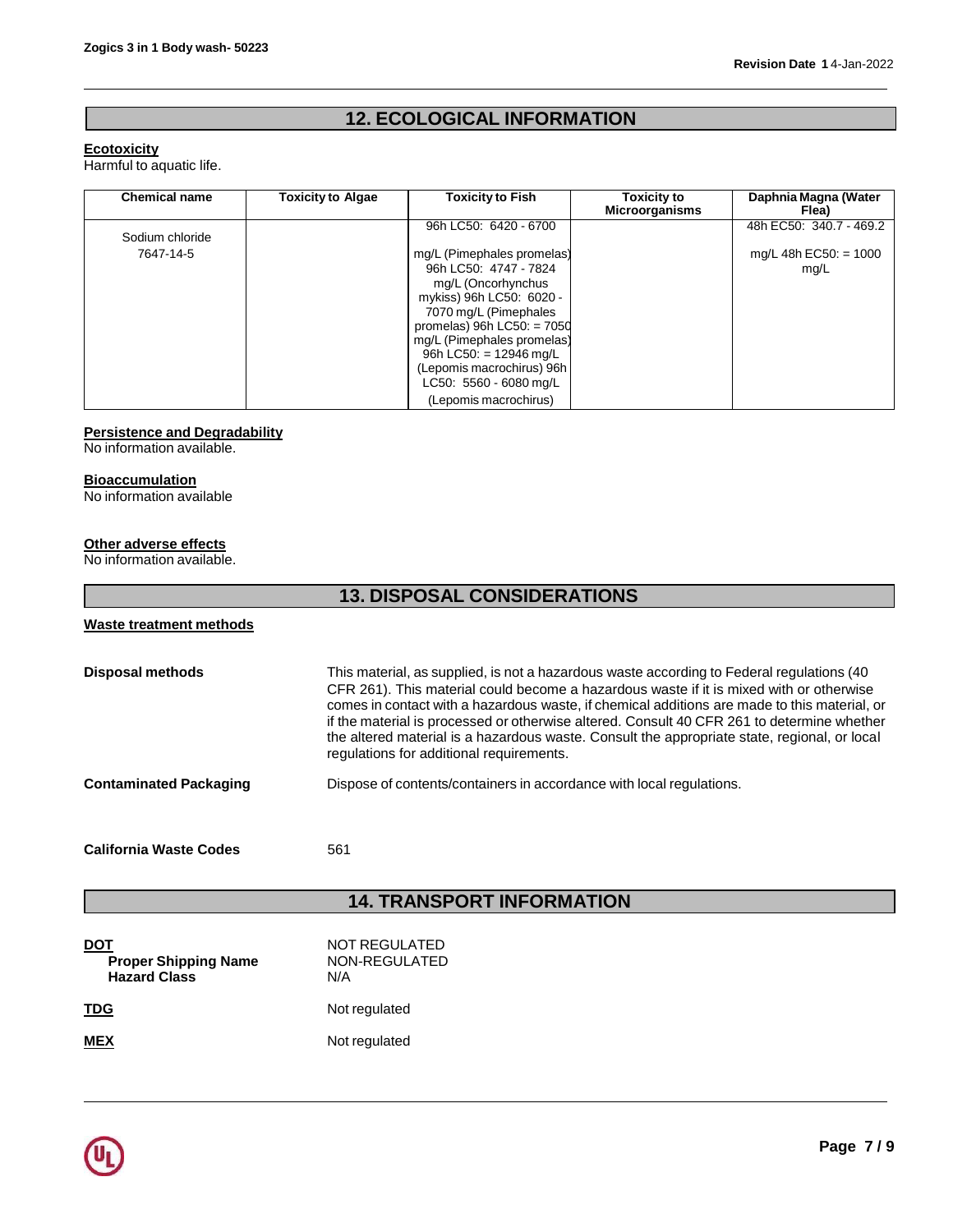| <b>ICAO</b>                                                       | Not regulated                                |
|-------------------------------------------------------------------|----------------------------------------------|
| <b>IATA</b><br><b>Proper Shipping Name</b><br><b>Hazard Class</b> | Not regulated<br><b>NON REGULATED</b><br>N/A |
| <b>IMDG/IMO</b><br><b>Hazard Class</b>                            | Not regulated<br>N/A                         |
| <b>RID</b>                                                        | Not regulated                                |
| <b>ADR</b>                                                        | Not regulated                                |
| <b>ADN</b>                                                        | Not regulated                                |
|                                                                   | <b>15. REGULATORY INFORMATION</b>            |

#### **International Inventories**

| Exempt<br>Not determined |
|--------------------------|
|                          |
|                          |

**TSCA** - United States Toxic Substances Control Act Section 8(b) Inventory **DSL/NDSL** - Canadian Domestic Substances List/Non-Domestic Substances List

# **US Federal Regulations**

#### **SARA 313**

Section 313 of Title III of the Superfund Amendments and Reauthorization Act of 1986 (SARA). This product does not contain any chemicals which are subject to the reporting requirements of the Act and Title 40 of the Code of Federal Regulations, Part 372

# **SARA 311/312 Hazard Categories**

Should this product meet EPCRA 311/312 Tier reporting criteria at 40 CFR 370, refer to Section 2 of this SDS for appropriate classifications. Under the amended regulations at 40 CFR 370, EPCRA 311/312 Tier II reporting for the 2017 calendar year will need to be consistent with updated hazard classifications.

#### **CWA (Clean Water Act)**

This product does not contain any substances regulated as pollutants pursuant to the Clean Water Act (40 CFR 122.21 and 40 CFR 122.42)

# **CERCLA**

This material, as supplied, does not contain any substances regulated as hazardous substances under the Comprehensive Environmental Response Compensation and Liability Act (CERCLA) (40 CFR 302) or the Superfund Amendments and Reauthorization Act (SARA) (40 CFR 355). There may be specific reporting requirements at the local, regional, or state level pertaining to releases of this material

# **US State Regulations**

#### **California Proposition 65**

This product does not contain any Proposition 65 chemicals.

# **U.S. State Right-to-Know Regulations**